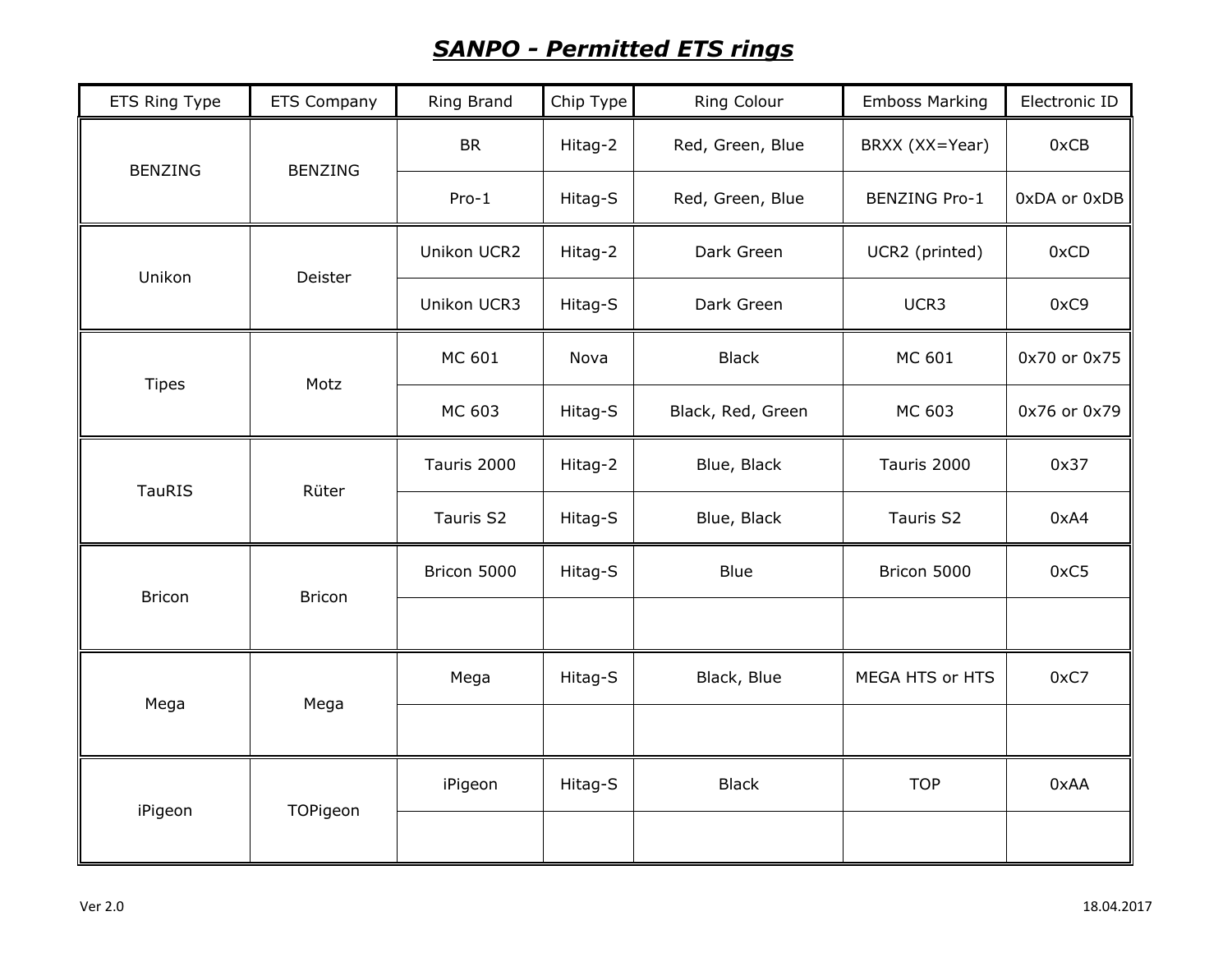## *SANPO - Permitted ETS rings*

| <b>ETS Supplier</b> | <b>Company Name</b>                         | <b>Company Address</b>                                                        | <b>Contact Person</b> | <b>Telephone Number</b>                               | <b>Contact Email</b>       |
|---------------------|---------------------------------------------|-------------------------------------------------------------------------------|-----------------------|-------------------------------------------------------|----------------------------|
| <b>BENZING</b>      | Gantner Pigeon Systems GmbH                 | Batloggstrasse 36<br>6780 Schruns<br>Austria                                  | Michael Gantner       | Tel: +43 (0) 5556 20620<br>Fax: +43 (0) 5556 20620-19 | info@benzing.cc            |
| <b>Unikon</b>       | deister electronic GmbH                     | Hermann-Bahlsen-Str. 11<br>30890 Barsinghausen<br>Germany                     | Knut Ehring           | Tel: +49 (0) 51 05 - 51 6 236                         | knut.ehring@deister.com    |
| <b>Tipes</b>        | Motz-Computer<br>Service und Vertriebs GmbH | Pfennigbreite 20-22<br>D-37671 Höxter                                         | Markus Motz           | Tel: +49 (0) 5271 9704-0<br>Fax: +49 (0) 5271 9704-94 | motz.markus@motz.de        |
| <b>TauRIS</b>       | Rüter EPV-Systeme GmbH                      | Große Heide 39-41<br>32425 Minden, Germany                                    | Eckhard Rüter         | Tel: +49 571 646900<br>Fax: +49 571 6469020           | mail@tauris.de             |
| <b>Bricon</b>       | <b>BRICON nv</b>                            | Europark Oost 15c<br>9100 Sint-Niklaas<br>Belgium                             | Ivan Baetens          | Tel: +03 777 39 74<br>Fax: +03 778 07 35              | ivan.baetens@bricon.be     |
| Mega                | Deil Electronics BV                         | Beemdstraat 4a<br>4158 EM Deil<br>Holland                                     | Frederic Basch        | Tel: +31 345 612600                                   | frederic basch@hotmail.com |
| iPigeon             | Avance Technology Co., Ltd                  | 9F No 65 Sec 2 Jianguo N. Rd<br>Zhongshan Dist<br>Taipei City 10479<br>Taiwan | Li Chia Kan           | Tel: +886 2 2516 4216<br>Fax: +886 2 25163682         | li_austin@yahoo.com        |